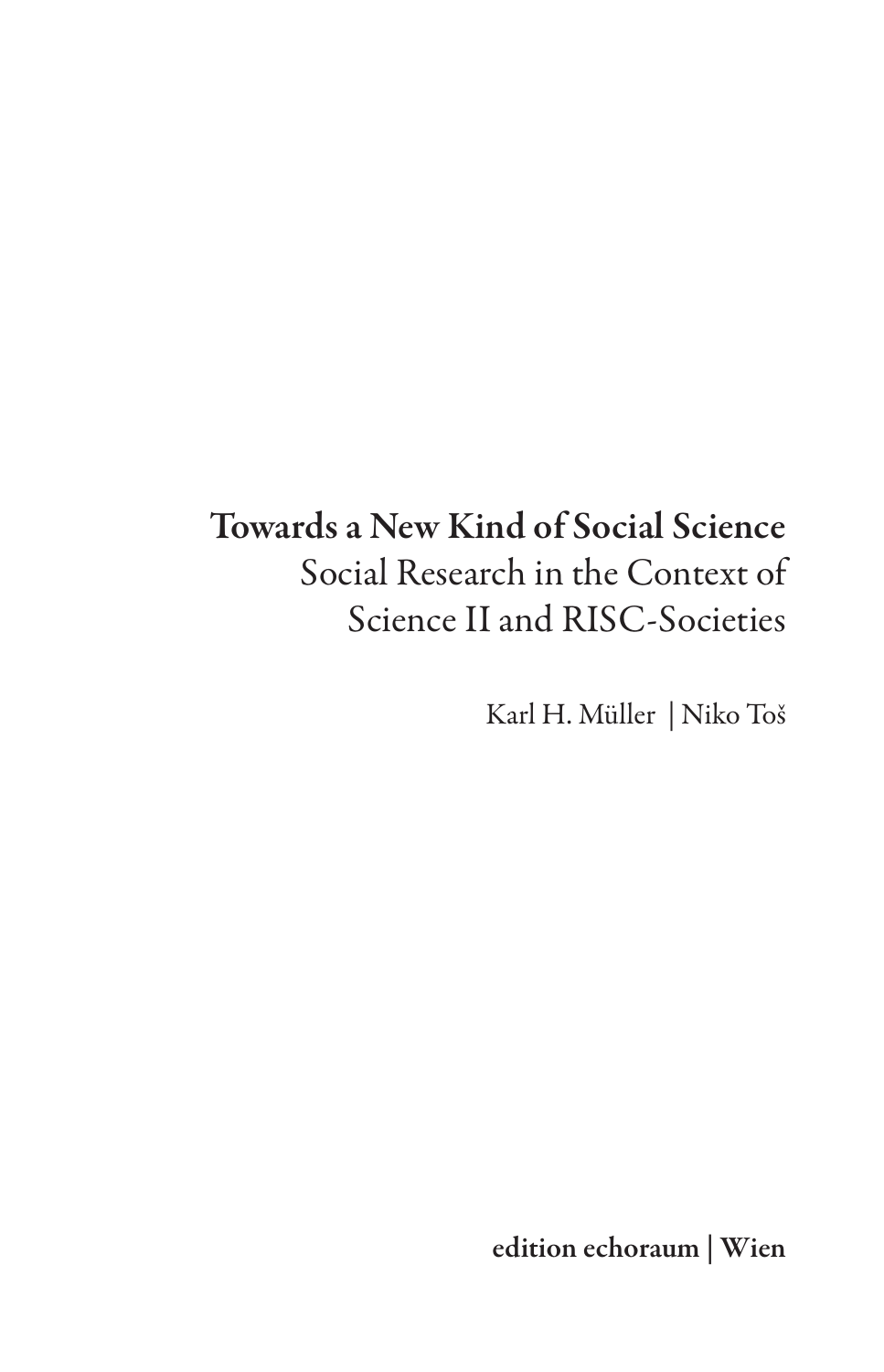Vol. 20 of the Series: Complexity | Design | Society

Printed with support from the Austrian Ministry of Science and Research, and Blaha Office Furniture Ges.m.b.H.

© 2012 by the author and edition echoraum | Wien All rights reserved

Layout: Werner Korn Text edition: Gertrud Hafner Figures and Graphs: Michael Eigner

Printing: Present, d.o.o Ljubljana, Slovenia

ISBN 978-3-901941-39-9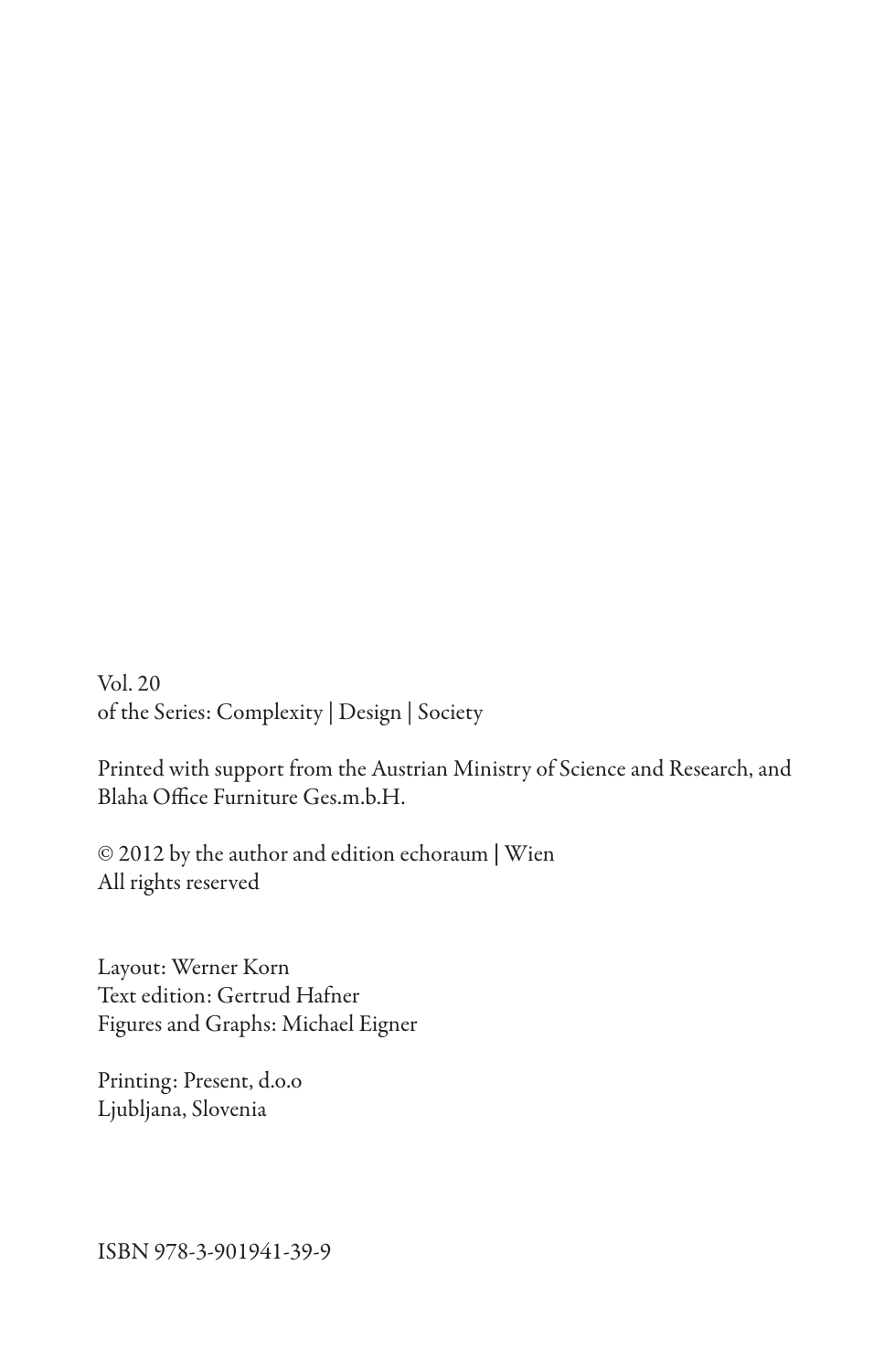# Table of Contents

| Introduction                                              |                                                                                                 | 7   |
|-----------------------------------------------------------|-------------------------------------------------------------------------------------------------|-----|
|                                                           | Acknowledgements                                                                                |     |
|                                                           | Abstracts                                                                                       |     |
| Part I                                                    |                                                                                                 |     |
| <b>From Science I to Science II</b>                       |                                                                                                 | 17  |
| 1                                                         | The Complex Drift Towards Science II                                                            | 21  |
|                                                           | Part II                                                                                         |     |
|                                                           | <b>Science II and Its Impact on Social Research</b>                                             |     |
| 2                                                         | Survey Research in the Age of Science II                                                        | 67  |
| 3                                                         | The New Background Knowledge for Survey Research<br>in the Framework of Science II              | 89  |
|                                                           | Part III                                                                                        |     |
| New Designs for Survey Research in the Age of Science II  |                                                                                                 | 111 |
| 4                                                         | Visual Survey Research with Pattern Formations<br>and Pattern Recognitions                      | 115 |
| 5                                                         | New Forms of Secondary Data-Analyses                                                            | 137 |
|                                                           | Part IV                                                                                         |     |
| <b>Social Research within Contemporary RISC-Societies</b> |                                                                                                 | 169 |
| 6                                                         | Modern RISC-Societies and Their Basic Organization:<br>Core-Periphery or Vertically Stratified? | 183 |
| 7                                                         | Inequality and Health Conditions in Modern RISC-Societies                                       | 205 |
|                                                           | Sources                                                                                         | 233 |
|                                                           | Bibliography                                                                                    |     |
| Index                                                     |                                                                                                 | 255 |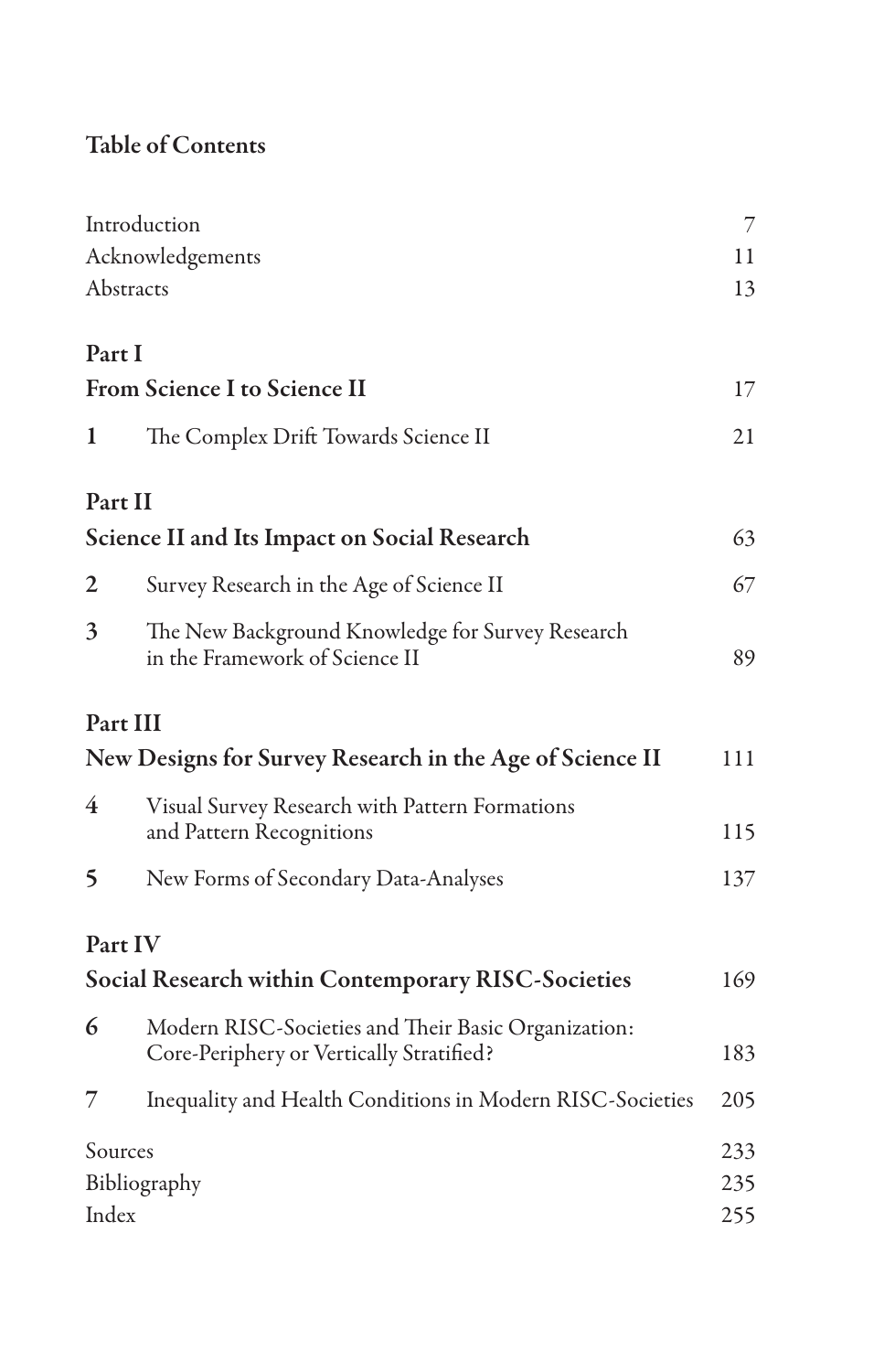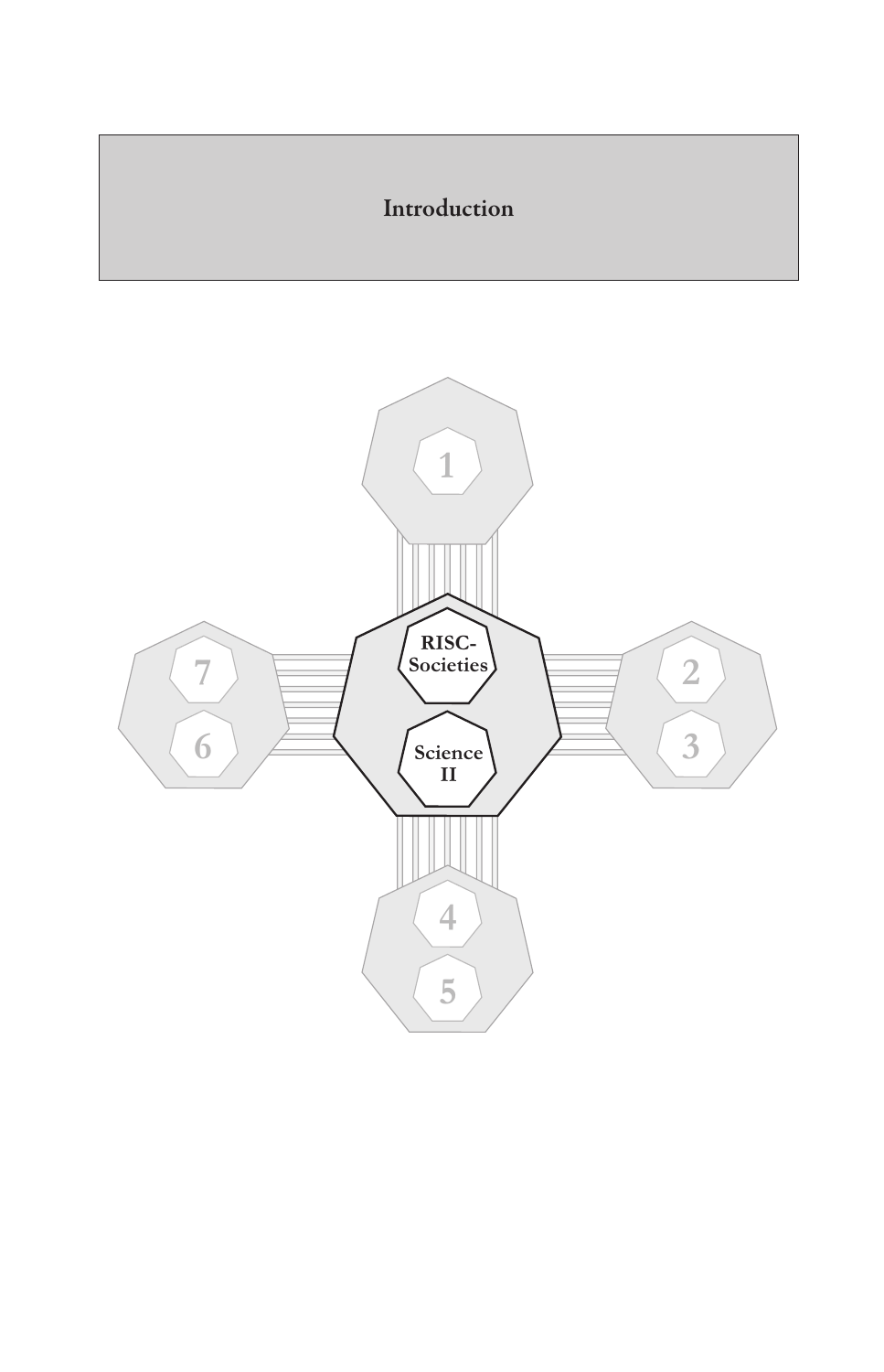This volume is the result of a large research project which runs under the name EECO-LAB (Eastern European Co-operation on Labour), funded by the Federal Ministry of Labour, Social Affairs and Consumer Protection of Austria. EECO-LAB has its main focus on the European Social Survey (ESS) and on generating the Austrian data for the ESS. The present volume compiles a series of jointly produced articles on ESS-data, on survey methodology and on the interpretation of survey data. Three general themes can be specified which lie at the heart of this book.

- − The first major theme which provides also the necessary background focuses on an ongoing phase transition in the overall science landscapes from a traditional configuration under the name of Science I to an emergent ensemble under the heading of Science II. This transition from Science I to Science II becomes the central issue of Part I.
- − The second major theme discusses the impact of the transition from Science I to Science II for empirical social research, especially for survey research. Traditional empirical survey research was built very much along the line of Science I-assumptions and conditions. The new configuration of Science II poses very serious and significant threats to survey research both with respect to the underlying survey methodology as well as to the organization of surveys and the analysis of survey data. Part II discusses the consequences of Science II for the survey methodology and Part III points to new possibilities in the area of survey constructions and of data analysis.
- − The third major theme introduces the notion of RISC-societies (Rare Incidents, Strong Consequences) as a general evolutionary framework for societal analyses. The final grand theme centers on the overall organization of RISC-societies in two different aspects or dimensions. The first issue lies in the specification of basic societal structures for contemporary RISCsocieties. Here, the crucial question lies in the structuration of full-time employment in contemporary RISC-societies. Does full-time employment corresponds with a stable core-periphery organization or with a strongly vertical organization where full-time employment is strongly vertically stratified and other forms of employment or even unemployment follow the distinctions within full-time employment. The second aspect or dimension focuses on societal inequality and in its impact on health conditions.

These three major issues seem even at second glance sufficiently interesting, diversified and relevant to be analyzed in a special volume.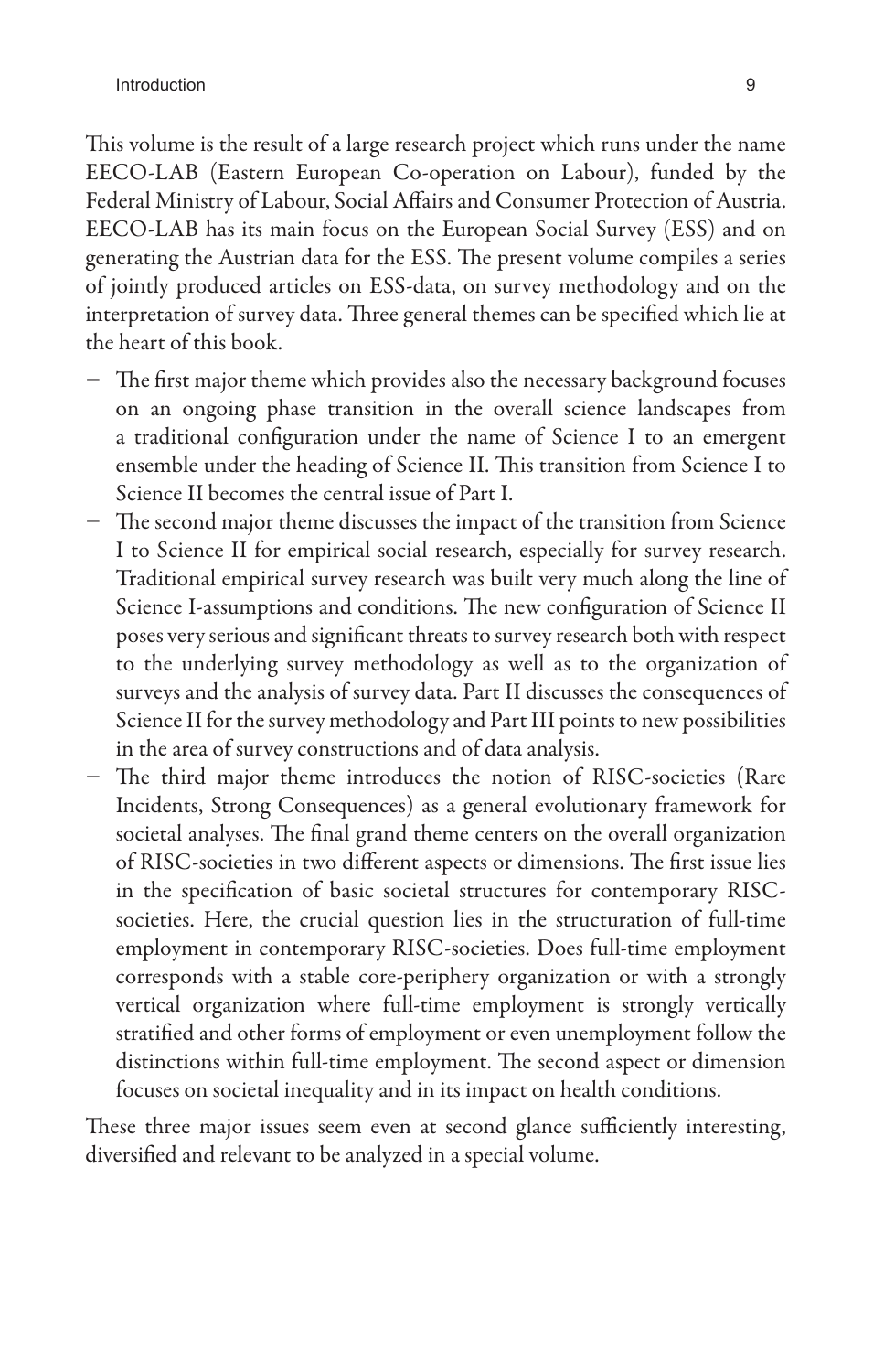### Acknowledgements

Working on a complex issue across national boundaries and across different languages requires a coordinated effort by a large number of persons. In our case, this co-operation was funded by a research grant under the name of EECO-LAB (Eastern European Co-operation on Labour), from the Federal Ministry of Labour, Social Affairs and Consumer Protection (BMASK). Thus, special thanks go to

- − Gertrud Hafner in Vienna who was confronted with the difficult tasks of transforming published and non-published materials into a homogeneous format
- − Ivi Kecman in Ljubljana who served as a vital interface between Ljubljana and Vienna
- − Armin Reautschnig who worked with us on the article on visualization (3.1) in Part III of the book
- − Christian Bischof with whom we explored the potentials inherent in new forms of secondary data analyses in article 3.2
- − Michael Eigner who was mainly responsible for the design and the redesign of the diagrams, figures and graphs in the book
- − Richard Fuchsbichler, formerly employed at the Federal Ministry of Labour, Social Affairs and Consumer Protection (BMASK) who provided a stable support for the co-operation between Slovenia and Austria
- − Werner Korn who acted as an unmoved prime mover behind this book project and behind the WISDOM-book series
- − a remarkably good spirit of stable cooperation and friendship between the editors which has overcome many obstacles and barriers and which will continue to last well-beyond the publication of this book.

It should be emphasized that the present book in its final design fits very well into the overall context of the WISDOM-book series with its emphasis on complexity research or on new research designs, new methodologies or, as an essential element, on new information designs. It is hoped that the rather unconventional ways for survey research will meet the interest of social scientists across Europe who search for novel ways and methods in survey research and analysis. It is worthwhile to contemplate an old quotation from enlightenment times, namely from Denis Diderot.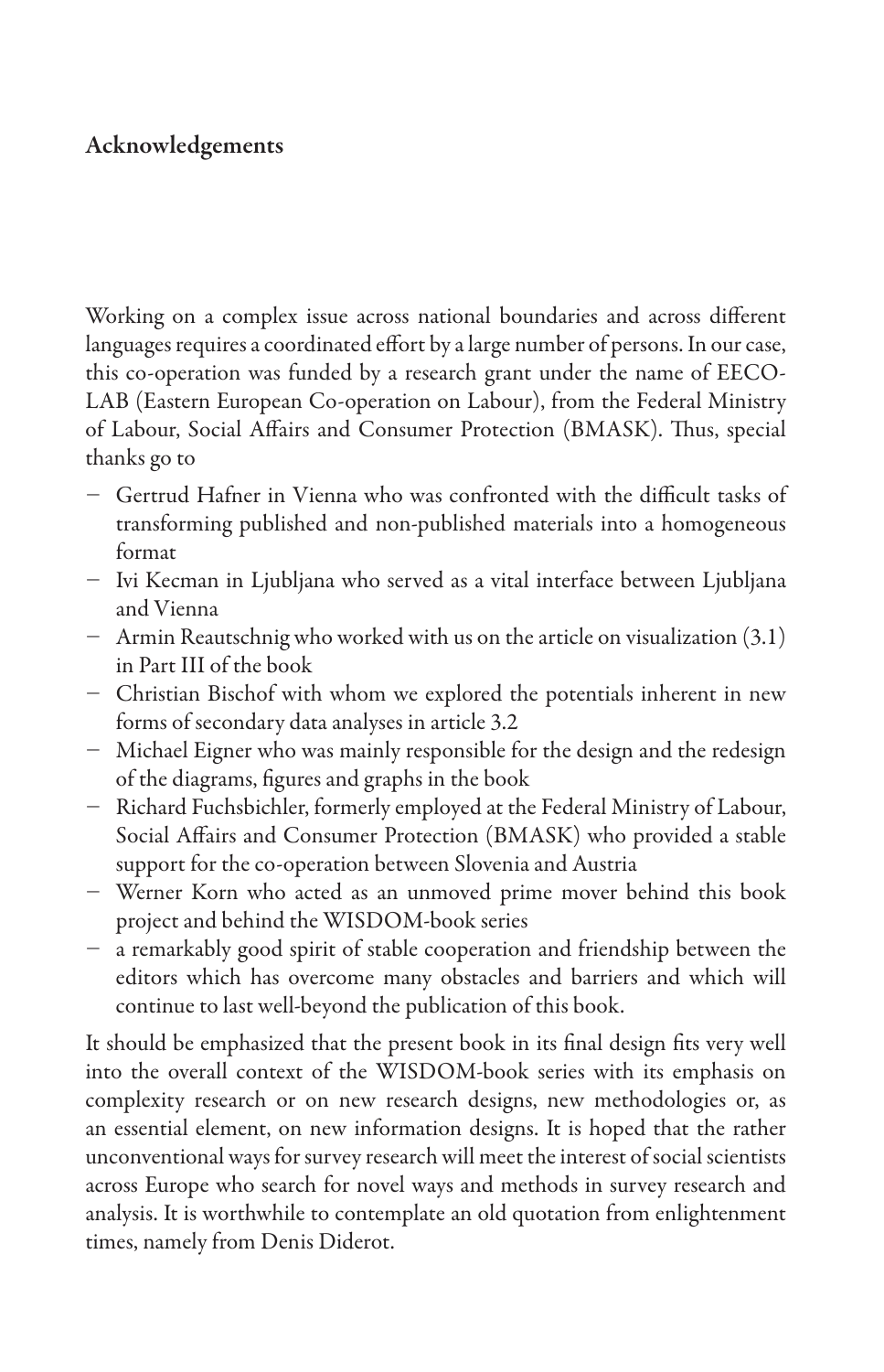There are things I can't force. I must adjust. There are times when the greatest change needed is a change in my viewpoint. [Denis Diderot]

We sincerely hope that the articles presented in this volume exhibit some of the changes we have taken over the last years. Moreover, we wish that the cognitive changes indicated in this volume enable researchers in their fields to widen their current tool-box significantly and to open up new ways for social research with exciting and innovative results.

Vienna and Ljubljana, October 2012 Karl H. Müller | Niko Toš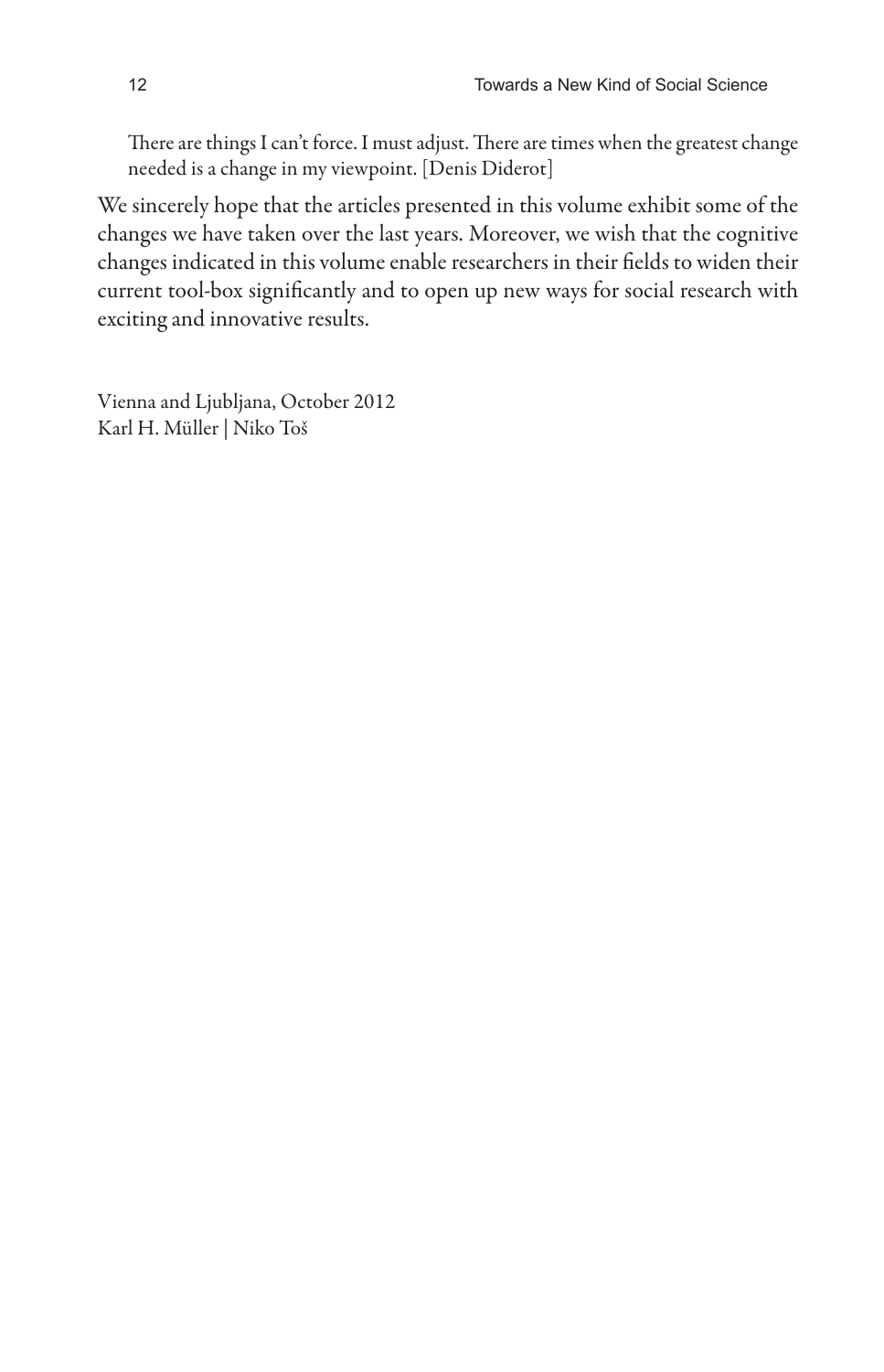#### **Abstracts**

#### The Complex Drift towards Science II

The first article presents several themes which are highly relevant as background knowledge for the subsequent chapters. First, this article presents different patterns for the evolution of the science system in general, including the phase transition from Science I to Science II. In a meta-analysis strong theoretical arguments are provided why the change from Science I to Science II should be considered as the most powerful and comprehensive science drift among the currently available candidates for general science drifts. Finally, the article presents the results from an online survey which was sent out to experts in the field of science studies. Surprisingly, a large number of the assumptions for Science II could be supported empirically through this online-survey.

Keywords: Evolution of science, science drifts, Science II, leading disciplines, neurocognitive sciences, online surveys

#### Survey Research in the Age of Science II

This article will focus on the rapidly widening cognitive-science landscapes and their potential impact for fresh perspectives on survey research. More ambitiously, the article wants to explore new foundations for survey research which are based on current advances within the broad domains of the cognitive sciences. In essence, the article wants two establish four major claims. First, over the last decades survey research has reached its point of perfection and, given the quality standards of European data collections like the European Social Survey (ESS), can be improved further only marginally. Second, survey research in its current form is characterized by various forms of incompleteness which, however, cannot be re-solved within the contemporary boundaries of survey research. Third, the expanding field of the cognitive sciences should be considered as the most relevant background knowledge for survey research in all its aspects, starting from the design of questionnaires to the actual fieldwork-procedures and to the analysis of survey data. Fourth, shifting to a cognitive science background should have a highly significant aspect of re-shaping survey research and for alternative paths for survey designs which, so far, have hardly been explored.

Keywords: Long-term dynamics of science; cognitive science; survey research; genetic algorithms; over-learned and under-learned responses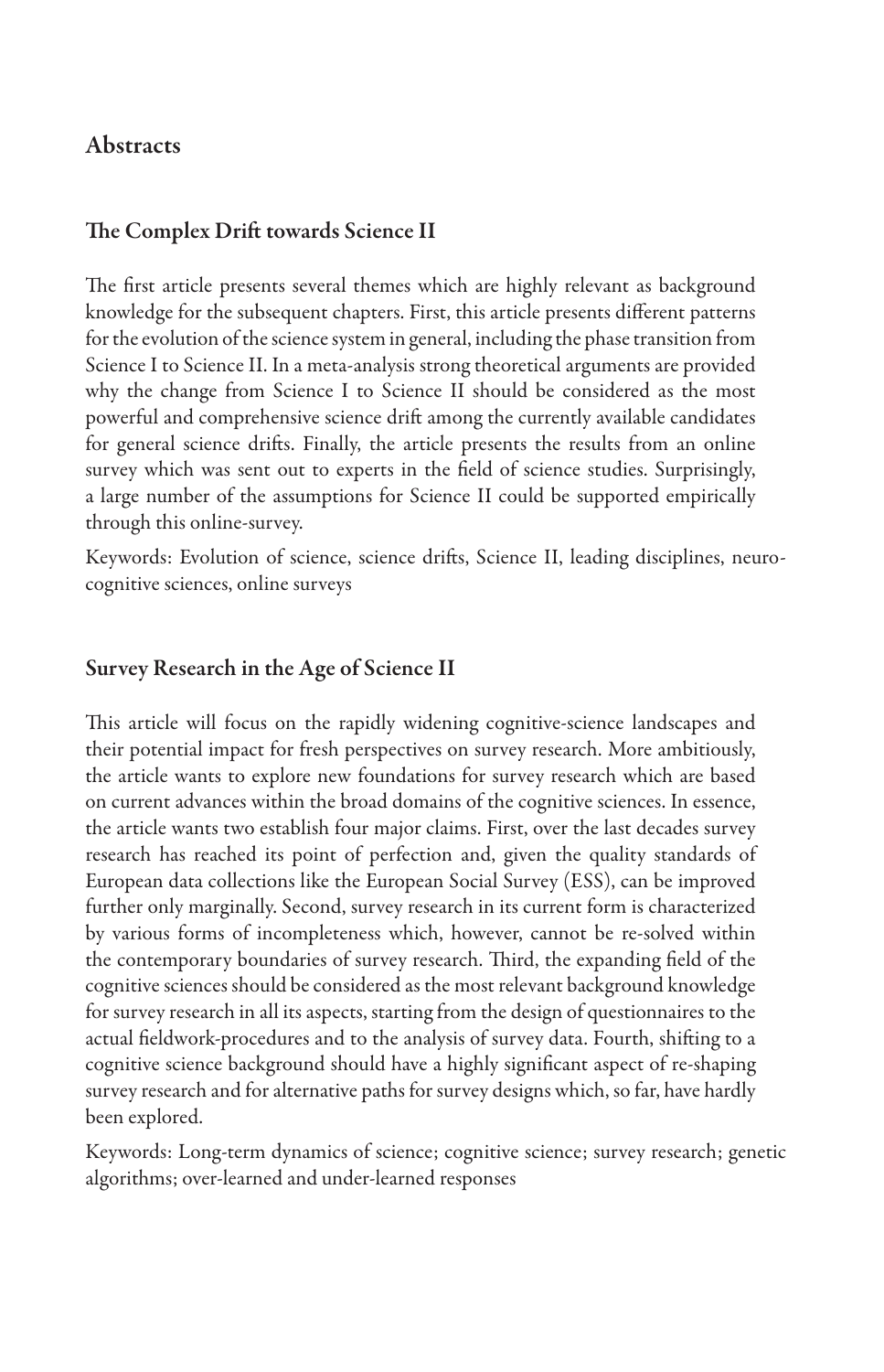#### The New Background Knowledge for Survey Research in the Framework of Science II

This article deals with a rapid change which is currently sweeping through the science landscapes and discusses the far-reaching implications of this structural break for the social sciences and for survey research in particular. More specifically, this article will make three central claims. First, the science system as a whole is presently undergoing a significant phase transition which can be summarized as a shift from Science I to Science II. Second, due to these large-scale changes, new cognitive environments are gradually emerging as the background knowledge of survey research which will exert a profound impact on its future practices. Third, these new cognitive environments will lead to new actor-models and to new bridges between survey research and the cognitive neuro-sciences on the one hand and bio-medical research on the other hand.

Keywords: Long-term dynamics of science; cognitive neuro-sciences; background knowledge; survey research; bio-medical research

#### Visual Survey Research with Pattern Formations and Pattern Recognitions

This article deals with two major issues. First, it stresses the asymmetric forms of interactions inherent in survey field work and discusses the wider implications of these asymmetric interactions especially for respondents and their life worlds. Second, this article introduces new visual forms of pattern generation and pattern recognition which are predominantly produced or controlled by respondents themselves. These visual patterns reflect a complex set or network of relationships which are usually absent both from quantitative and qualitative research. Finally, the article concludes with an outlook into the future and with the potential of visual surveys within virtual environments.

Keywords: Long-term dynamics of science; survey research and survey design; universal laws; patterns; pattern recognition; pattern formation

#### New Forms of Secondary Analyses

This article focuses on the rapidly increasing piles of survey data which are lost for comparative research because they were developed and generated within a specific regional or national context and were not replicated in other regions or nations. Due to the absence of functionally identical datasets in other regions or countries these datasets fell out of the scope of comparative research. In view of the very large quantities of survey data which are currently lost for comparative analyses the present article presents the outlines of a new road for comparative research which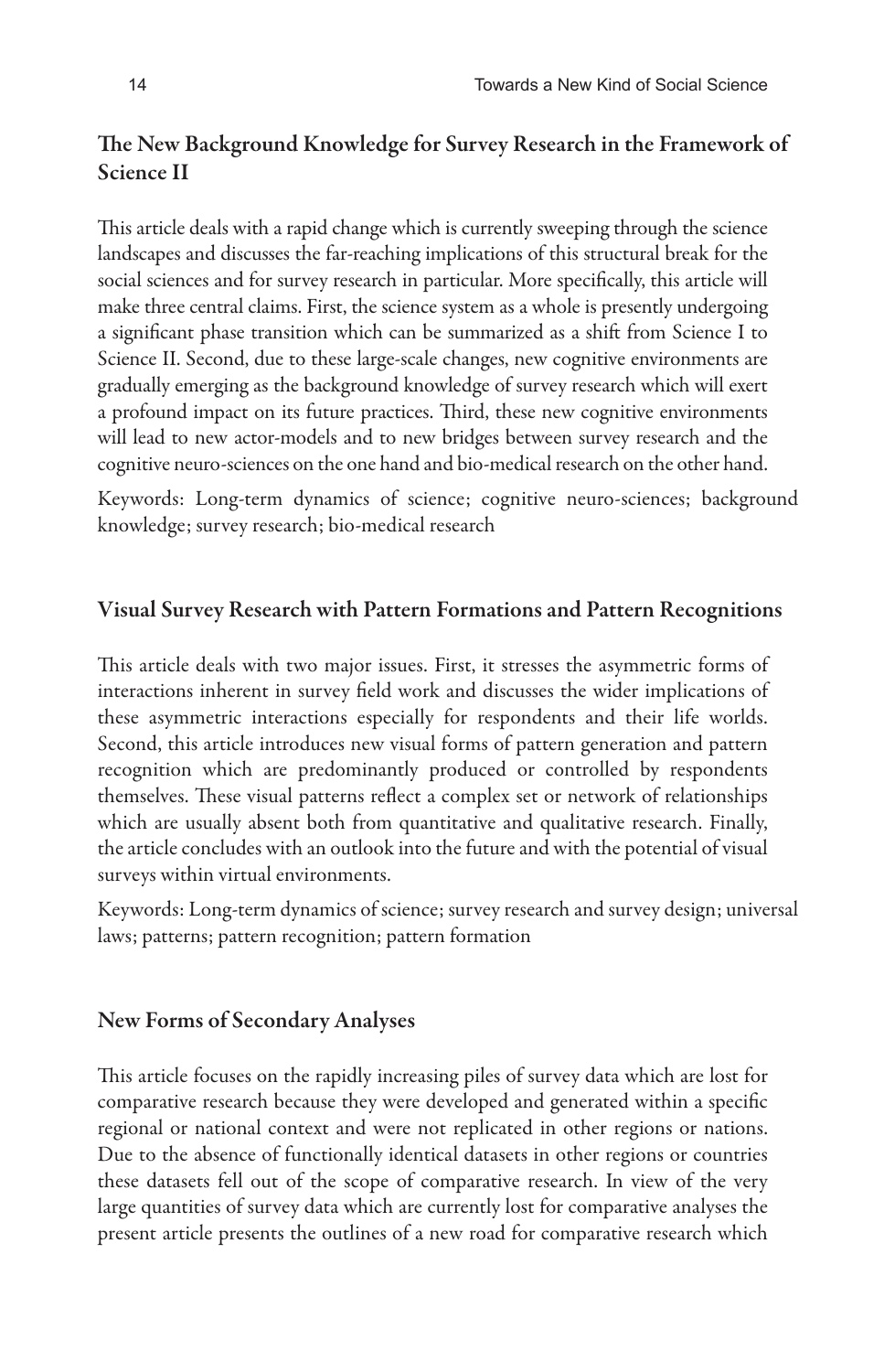should become of special relevance for these large quantities of unused survey ort panel data. More specifically, the article offers a test with data from the European Social Survey in order to demonstrate the viability and the empirical soundness of the proposed new trajectory for comparative analysis on the basis of data sets which are conventionally.

Keywords: Comparative social research; secondary data analysis; morphology; morphological forms; data formation and data aggregation

#### Modern Contemporary RISC-Societies and their Basic Organization: Core-Periphery or Vertically Stratified?

The short article attempts to shed new light on the basic organization of contemporary societies. Initially, two models of societal organization are introduced which are classified as core-periphery model and as a homogeneous vertical stratification model. The second section points to a notorious weakness in currently available stratification schemes which are hardly capable to account for the multidimensionality of contemporary living conditions. The third part of this article introduces a complex stratification scheme with a multiplicity of different domains and dimensions. As a next step, the two societal stratification models are combined with the complex stratification scheme so that both societal models can be expressed in terms of different stratification patterns. The fifth section produces the results from two parallel surveys in Slovenia and in Austria which were implemented with two groups of 400 fully employed and 400 unemployed persons. The outcomes of the surveys clearly support the homogeneous vertical model and reject, by and large, the center-periphery model. In a final section one of the empirical findings, namely the strong relations between the lower segment of unemployed persons on the one hand and their health conditions on the other hand are further discussed in theoretical terms and new theoretical links are suggested between social inequality research and medical research.

Keywords: Social inequality, comparative research, health research, living conditions

#### Inequality and Health Conditions in Modern RISC-Societies

The final article attempts to shed new light on the deep relations between stratification, social inequality and health-relevant dimensions. For this purpose a new relational metric will be introduced which transforms a multiplicity of living conditions into a [-1, 0, +1] metric of socio-economic risks and life chances and, subsequently, into a social inequality scale and a vertical stratification scheme with groups of multiple life chances at the upper end and multiple risk groups at the lower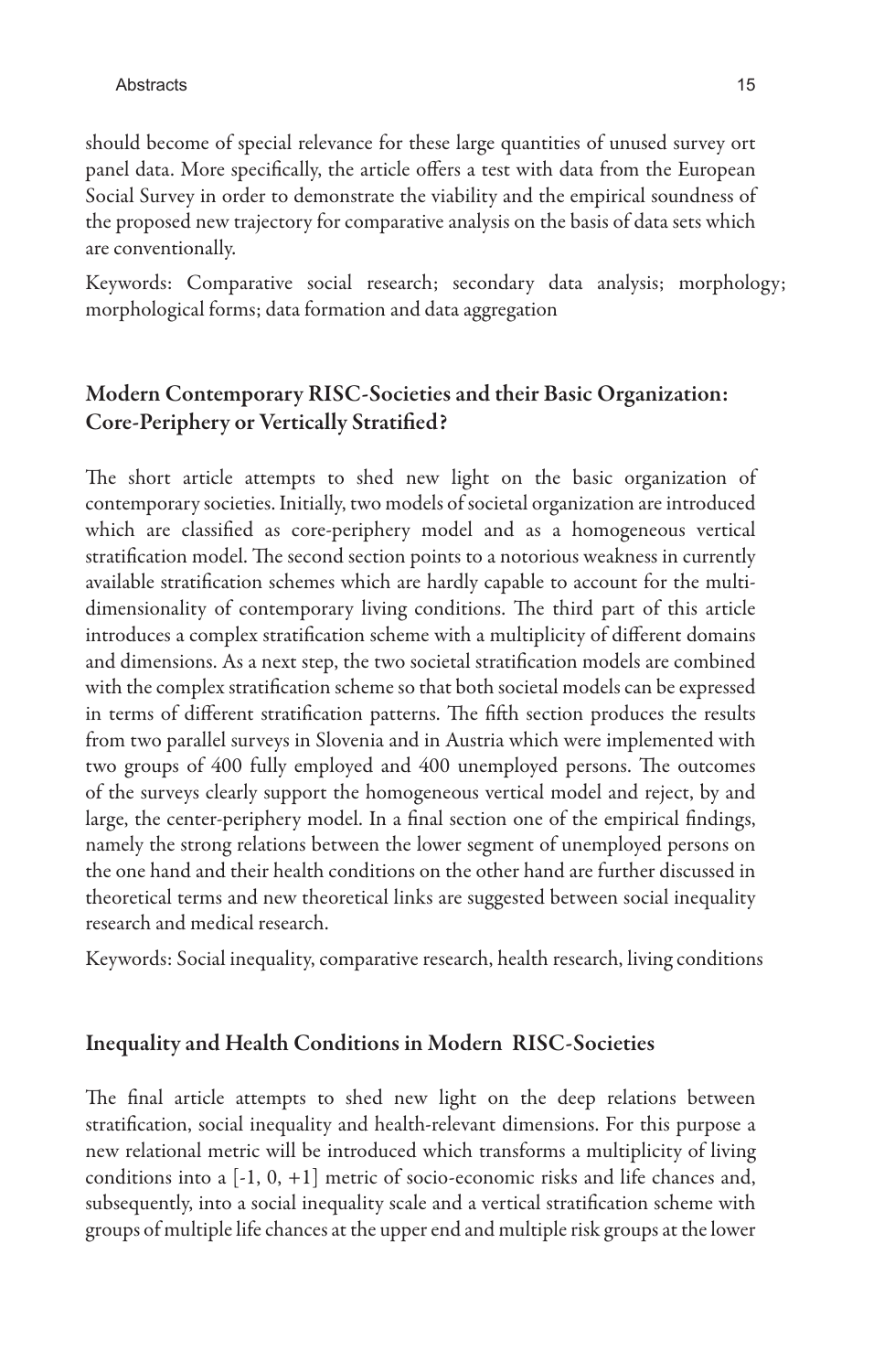end. With two international survey data sets it can be shown that the new relational metric leads to significantly deeper relations between stratification, inequality and health than in the traditional accounts.

Keywords: Social inequality, comparative research, health research, living conditions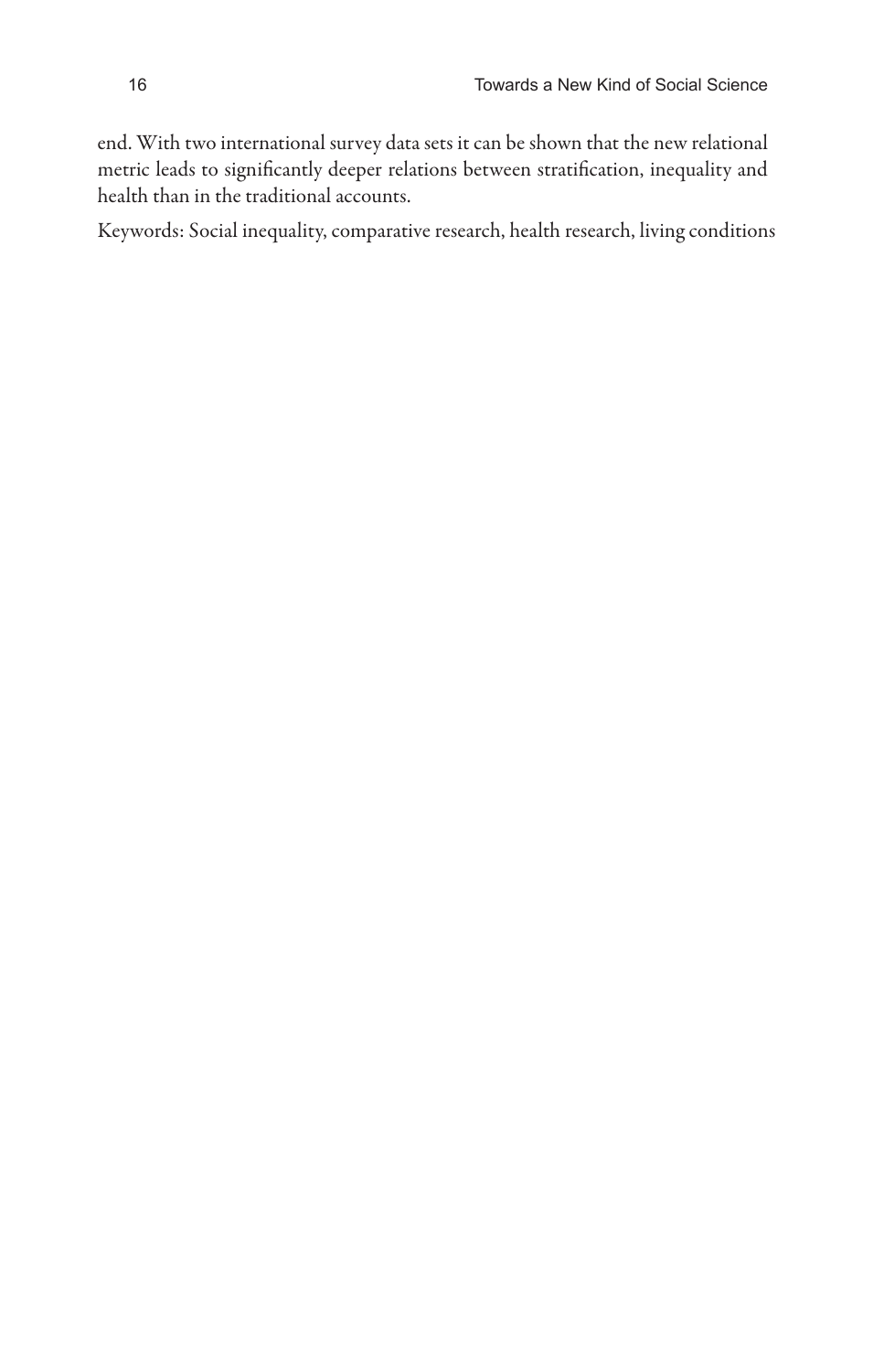

 $\overline{4}$ 

 $\overline{5}$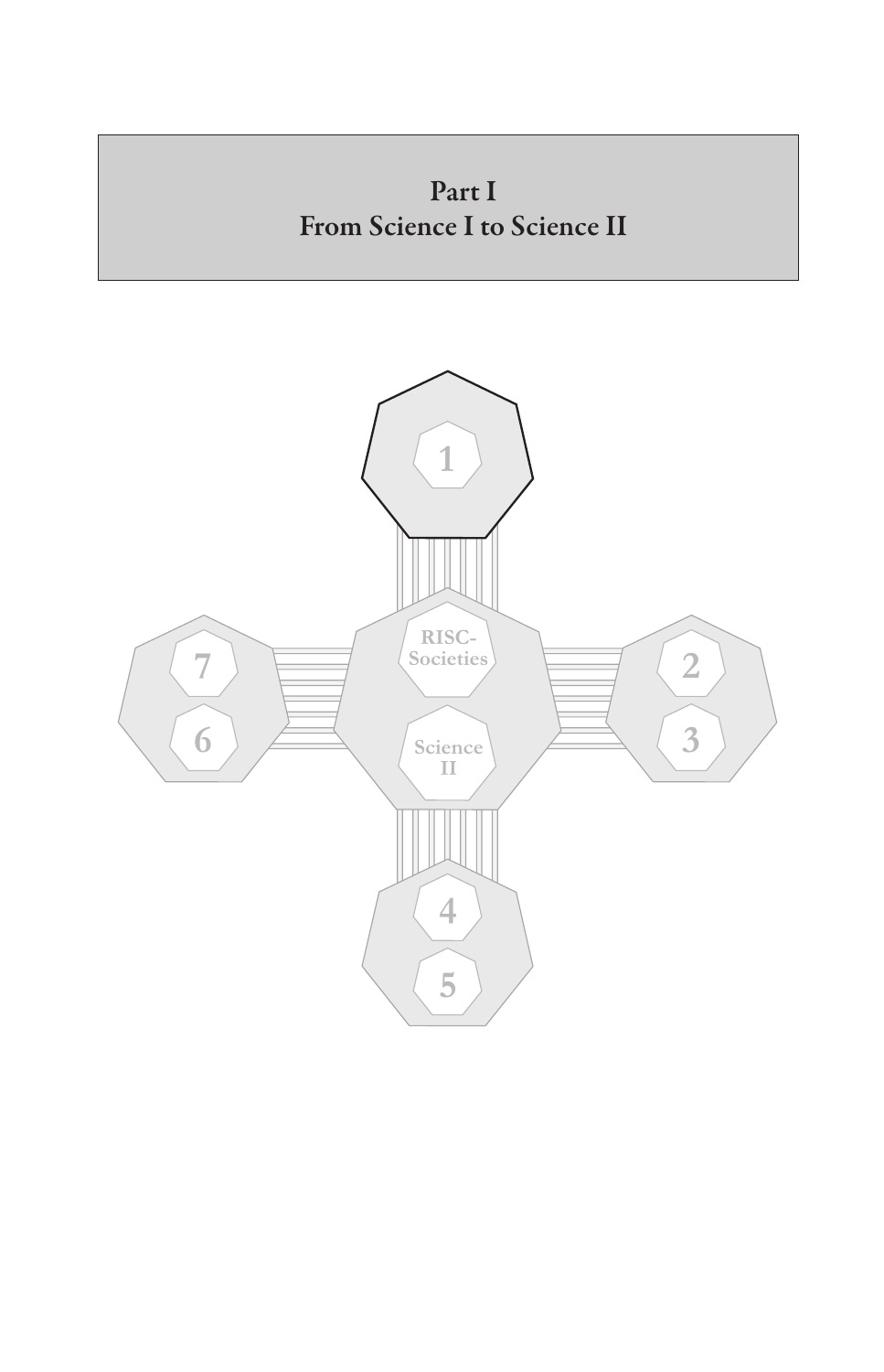# Introduction to Part I

The first part of the book consists of a single article which covers important aspects in the transition from Science I – the period between the emergence of modern science in the 16th century up to the decades around 1900/1950 – to Science II. In closer detail, the first article aims to reach three major objectives.

- − First, several characteristic drifts in the long-term evolution of science have been specified and are discussed in greater detail. These science drifts become important because one of the overall aims of the new kind of social science is to provide cognitive support and, thus, additional strength to these contemporary and future science drifts.
- − Second, an attempt has been made for a dynamic mapping of the overall science landscapes for three different periods, namely for
	- the science system around 1900 to 1950
	- the contemporary science system of the year 2012
	- the future science system for the period 2050–2100
- − Finally, the article presents the results from an online survey which was sent out to experts in the field of science studies worldwide. Surprisingly, a large number of the assumptions for Science II like the emergence of the life sciences as a new leading field could be supported empirically through this online-survey.

Through these three stages Part I wants to show the scientific background dynamics which become relevant for the shape and the profile of the new kind of social science.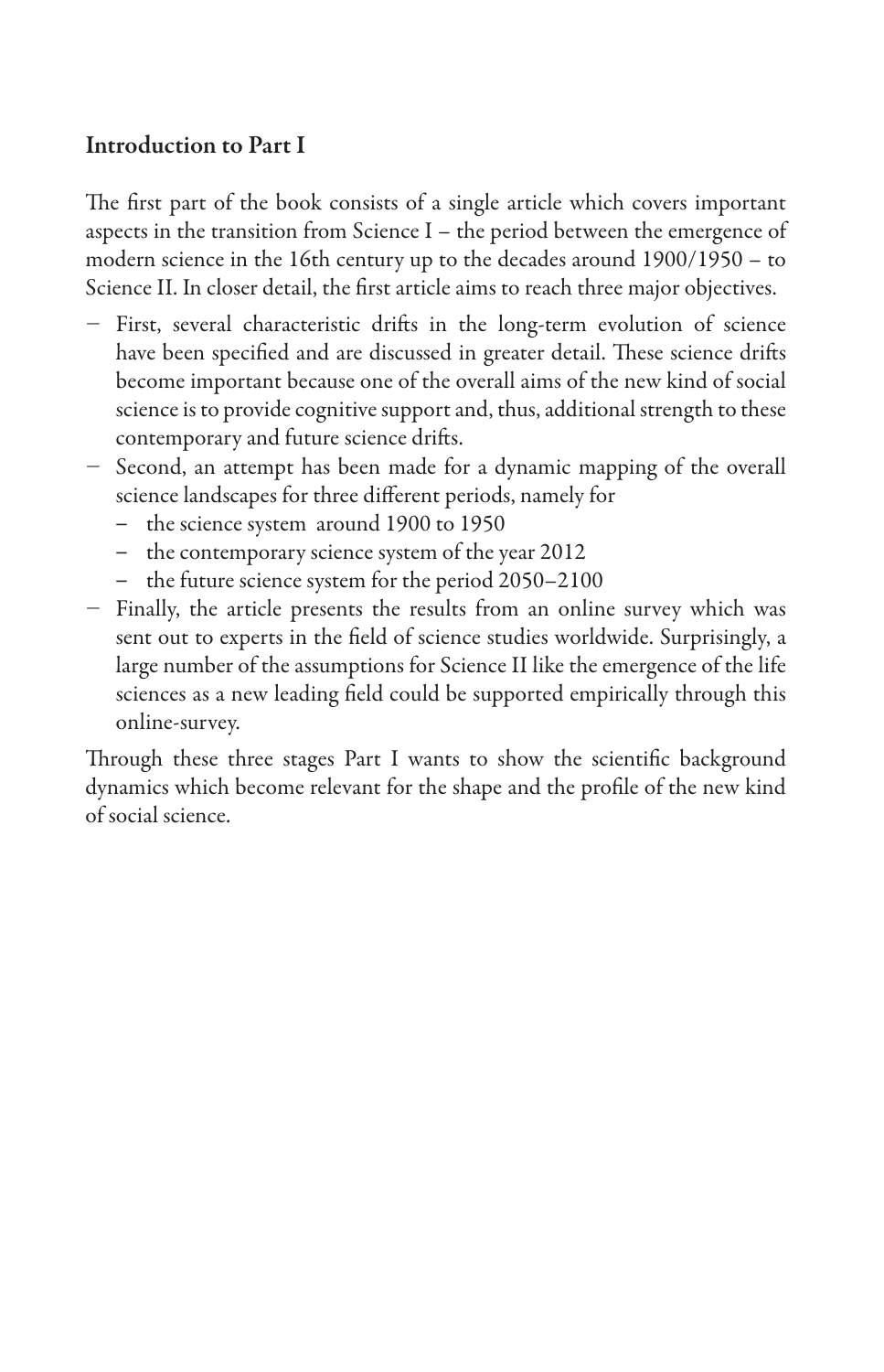

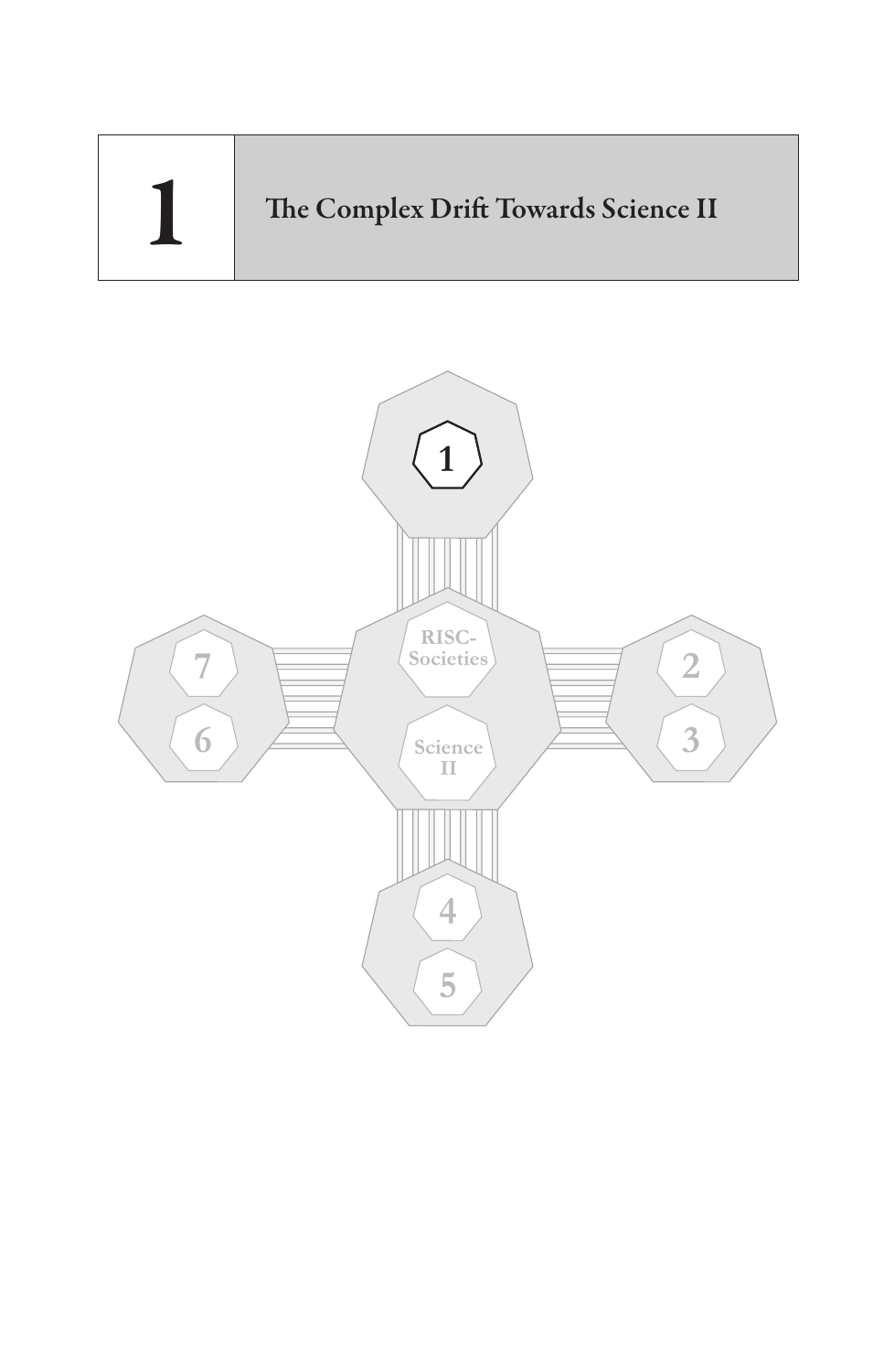*"Towards a New Kind of Social Science*" sees itself located and embedded within several broad contemporary and future-oriented science drifts where this new kind of social science and the overall science drifts should support each other mutually. However, identifying major science drifts is obviously confronted with major problems as well. With respect to the past, the special challenge lies in a multiplicity of general patterns of the long-term evolution of scientific knowledge and in their mutual inconsistencies.

# 1.1 Science Drifts in Four Different Directions – and an Initial Stop Sign

While the multiplicity of patterns for the evolution of science in the past is confronted with the challenge of an under-determinacy of data, one of the most fascinating barriers in a deeper analysis of the scientific evolution of the evolution of science lies in the impossibility, so it seems, to predict future knowledge developments in science. Here, one is confronted with a seemingly insurmountable barrier which can be qualified as Popper's barrier, due to a large number of arguments and proofs by Karl R. Popper on the impossibility of forecasting future knowledge. Nevertheless, this section will attempt to synthesize various patterns of science evolution in the past to a more robust form. This new robust pattern will, then, be tested with the help of an online-survey on the past and the future evolution of scientific knowledge which was accessible only for s small number of specialists in the area of science studies worldwide.<sup>1</sup> Finally, this new robust pattern will become the necessary dynamic environment in which the main themes of the new kind of social science will be placed.

# A Halting Problem

But before proceeding to the general patterns of long-term knowledge evolution a special barrier has to be overcome and passed which has been referred to already as Popper's barrier. In fact, Popper's barrier has the potential of preventing any predictive capability with respect to future knowledge domains in science. As an unusual starting point for introducing Popper's barrier, a reference will be made to Donald Rumsfeld, former Secretary of Defense in the Bush-administration, who made an unusual distinction on the three different domains of knowledge and ignorance. In a speech from February 12, 2002 Rumsfeld proposed the following demarcations..

<sup>1</sup> For more details, see Müller *et al*., 2010.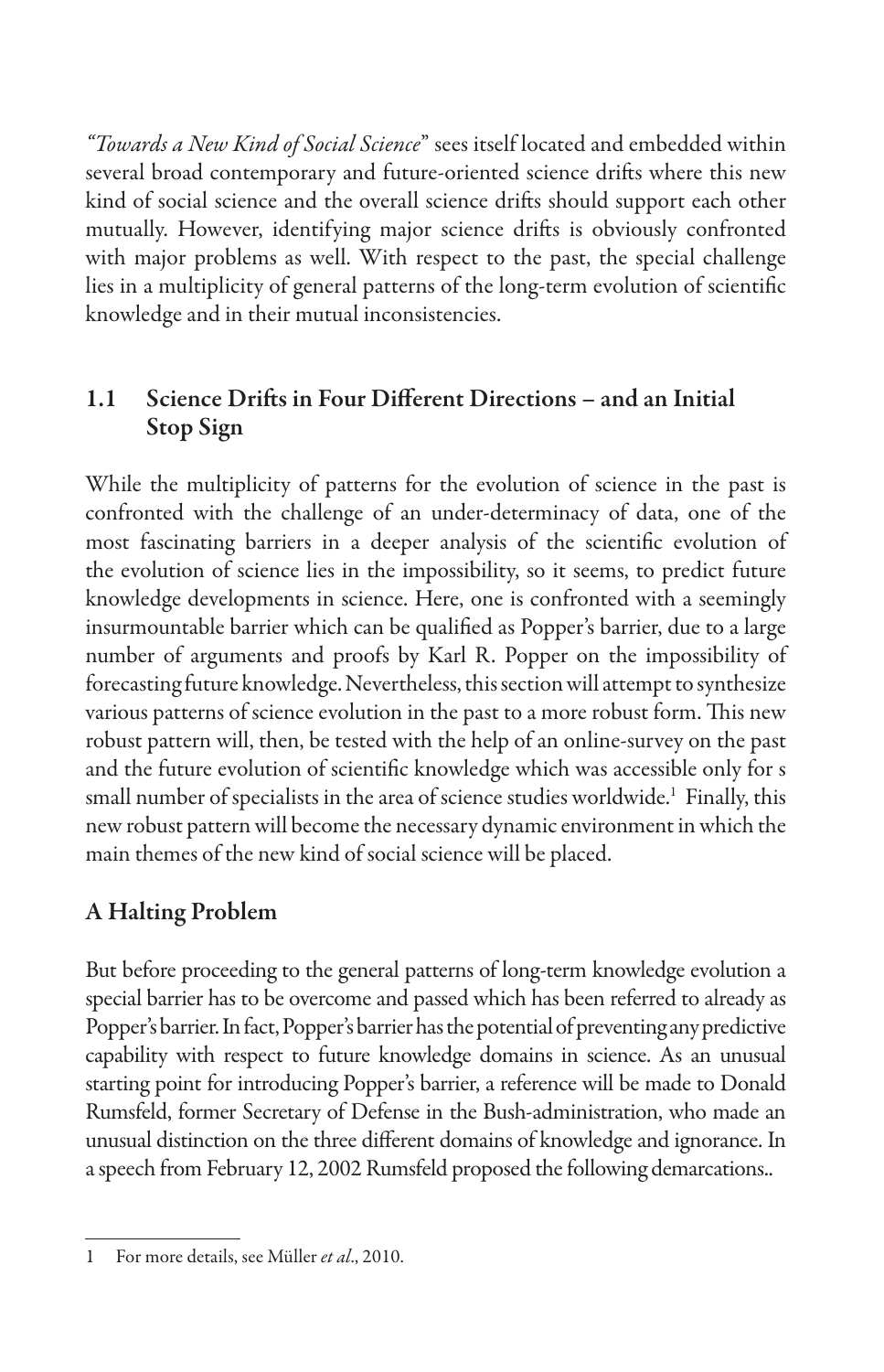… as we know, there are known knowns: there are things we know we know. We also know there are known unknowns: that is to say, we know there some things we do not know. But there are also unknown unknowns – the ones we don't know we don't know.

Paradoxically as it seems at first sight, the second and the third domain of known unknowns or unknown unknowns has at least one remarkable instance which, not surprisingly, has to do with knowledge itself and, more specifically, with future knowledge.

For Popper, forecasts were reserved for systems and configurations which were characterized by attributes like being closed, stationary or ergodic [Popper, 1965c:339]. But the universe we observe and operate in is intrinsically open and emergent. In fact, Popper provides a beautiful example that observations, descriptions and explanations of the world add, by necessity, to its genuine openness.

The incompletability and openness of the universe is perhaps best illustrated by a version of the well-known story of the man who draws a map of his room, including in his map the map which he is drawing. His task defies completion, for he has to take account, within his map, of his latest entry. [Popper, 1982a:129]

In a more advanced form Popper sets out to prove that future knowledge belongs to the domain of known unknowns which, by necessity, cannot be known in advance.

(1) If complete self-prediction can be shown to be impossible, whatever the complexity of the predictor, then this must also hold for any 'society' of interacting predictors; consequently, no 'society' of interacting predictors can predict its own future states of knowledge;

(2) The course of human history is strongly influenced by the growth of human knowledge ...

(3) We cannot, therefore, predict the future course of human history; not, at any rate, those of its aspects which are strongly influenced by the growth of our knowledge [Popper, 1982a:63].

But future knowledge has another highly intriguing property. From a longterm evolutionary knowledge perspective future knowledge was always full of unknown unknowns as well. Time and again, new theories, mechanisms, models or measurements moved the knowledge boundaries into hitherto new domains and dimensions. Both the astronomic and the sub-atomic space-time scales and processes belong to the unknown unknowns for a natural scientist around 1750 or even 1850. Additionally, the effects of the unknown unknowns to the known configuration belongs to the unknown unknowns as well.

Thus, Popper's barrier looks well-founded and, especially important, insurmountable. Future knowledge, due to its dual qualities of belonging to the class of known unknowns and unknown unknowns lies beyond the domain of possible scientific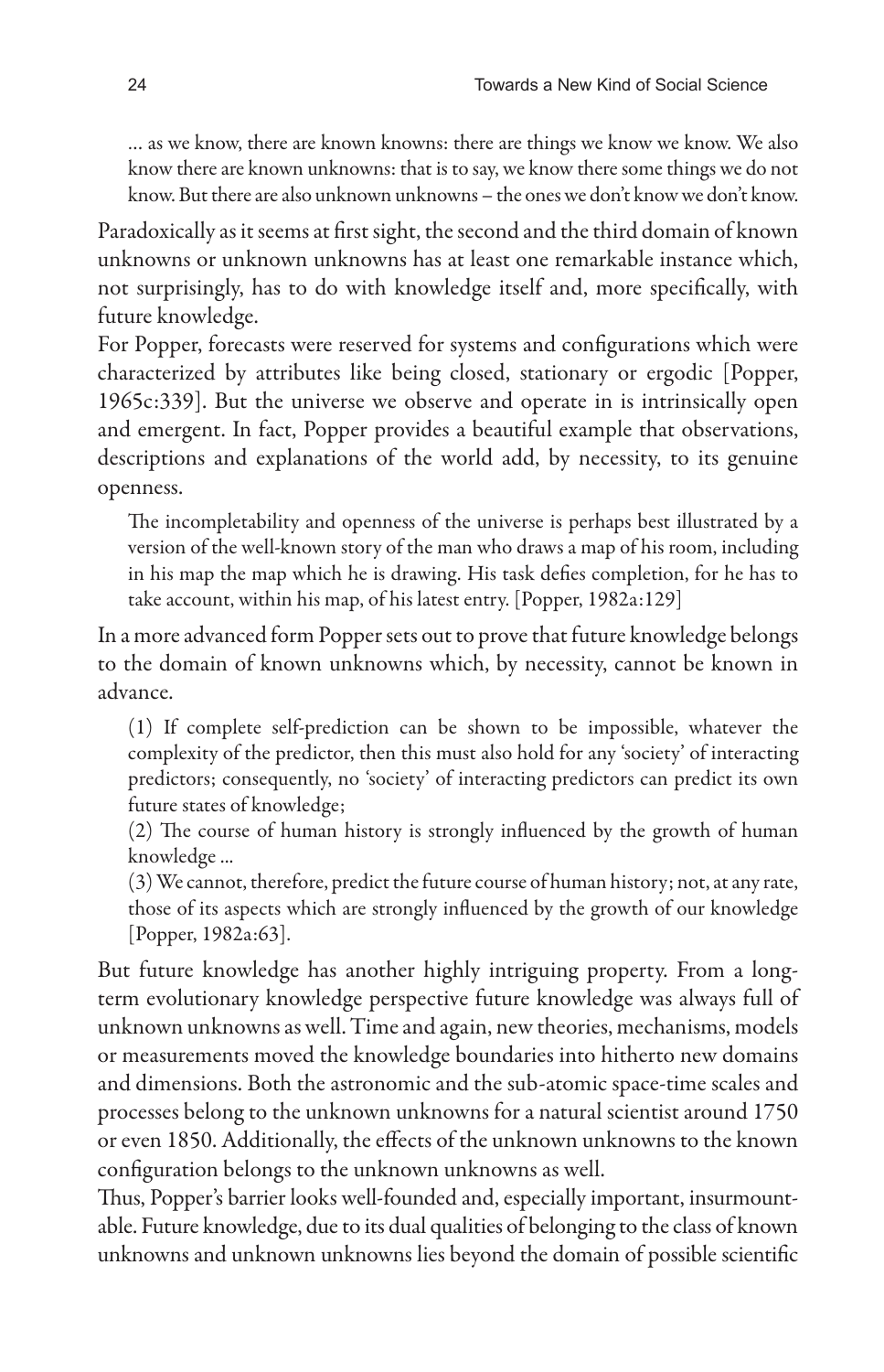investigations. Being confronted with Popper's barrier the most natural alternative would be to restrain from the analysis of future knowledge and restrict oneself to the historical aspects of knowledge evolution alone.

Well-founded as Popper's barrier stands it does not prevent, however, two groups of analysis of future scientific knowledge.

- − The first cluster of research problems lies in the area of known unknowns and is centered on the diffusion of contemporary knowledge domains or of scientific disciplines. Like in innovation research it is worthwhile to study diffusion histories of scientific fields or disciplines in detail and to apply the findings from these studies for current innovations in scientific knowledge and their likely trajectories in the future.
- − The second cluster of research questions is situated in the domain of unknown unknowns. Here, researchers can be asked repeatedly about their subjective assessments whether fundamental changes in specific knowledge domains are highly likely or unlikely and whether a state of cognitive equilibrium has been reached in these particular areas or not.

These two groups of research issues can be dealt with independently and despite Popper's barrier. While these two clusters of research questions cannot remove Popper's stop sign with respect to the predictability of future knowledge, they remove effectively an attitude of *ignoramus*, *ignorabimus* [du Bois-Raymond, 1885] which Emil du Bois-Raymond cultivated in his talk on the limits to the knowledge of nature, held 1872 in Leipzig. Thus, despite the unknown unknowns a lot more can be said about them aside from being simply unknown unknowns.

# 1.2 Four Potential Long-Term Science Drifts

After leaving the confinements of Popper's barrier, the next pages will present an overview of those approaches that are focused on the long-term dynamics of science. For this task, various starting points are feasible. John Losee for example, in his "Theories of Scientific Progress" [2003], proposes three theory groups under the headings of incorporation, revolutionary overthrow and descriptive theories. Similarly, Daniel Rothbart, in his "Explaining the Growth of Scientific Knowledge" from 1997,<sup>2</sup> offers a very interesting view on the scientific innovation engine which becomes very productive in the case of a juxtaposition of apparently incongruous cognitive systems which enable the production of a new and

<sup>2</sup> See also Rothbart, 2007 with a very illuminating view on the role of instruments and machinery in the production of scientific knowledge.